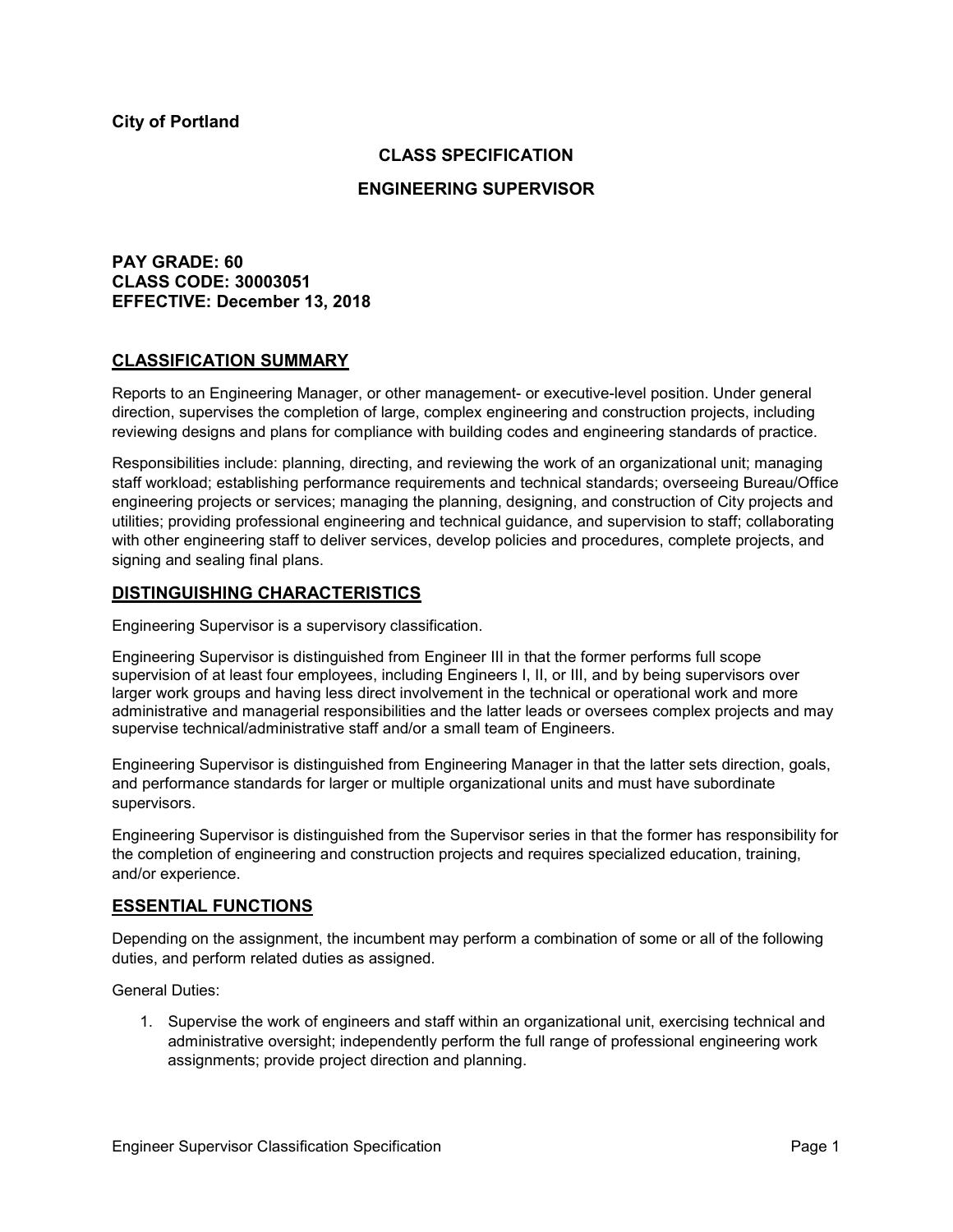- 2. Plan, supervise, and oversee the work of professional and technical staff within a unit; assign work to subordinate staff; review plans, documents, budgets, schedules, and project reports; sign and seal final plans.
- 3. Supervise staff, including establishing performance expectations and goals for the unit; recruit and hire staff to meet project delivery goals; provide instruction for performance improvement and development; evaluate performance and complete annual performance reviews; recommend discipline as necessary.
- 4. Serve as project manager on construction projects; establish priorities, track project budgets and schedules, develop work processes and procedures to meet goals, and direct work of professional and technical staff, consultants, and contractors; administer contracts and approve payments to contractors.
- 5. Create and promote an equitable workplace that demonstrates an environment respectful of living and working in a multicultural society.
- 6. Ensure project completion in accordance with work plans, and compliance with all applicable federal, state, and local laws, regulations, ordinances, codes, and policies, and Bureau/Office policies and procedures.
- 7. Establish and revise technical, quality assurance, and quality control standards for areas of specialization; perform reviews for conformance with technical, performance, and operation standards and practices.
- 8. Collaborate with unit management and staff to plan, organize, and direct resources to complete projects within defined budget and schedule; participate in development of competitive bidding documents, and bidding and awarding of contracts.
- 9. Establish budgets, estimate staffing and resource needs, purchase equipment, and approve expenditures.
- 10. Provide input for Bureau/Office plan and budget development, policies, processes, and standards; forecast number and types of staff needed to achieve Bureau/Office and unit goals; participate in development of standards and policies with respect to area of specialization.
- 11. Respond to requests for information, provide reports, and coordinate activities with other Bureaus/Offices and outside agencies and stakeholders.
- 12. Obtain and integrate stakeholder input on projects in planning, design, and construction; participate in steering groups and committees; represent unit and project in operational decisions.
- 13. Coordinate with federal, state, county, and local agencies to ensure engineering projects including requirements, permits, notifications, and hearings are completed on schedule.
- 14. Prepare and process required documentation for projects; ensure maintenance of records for project activities, findings, progress, and results; prepare design drawings and specifications, engineering studies, technical reports, memorandums, documentation, and correspondence.
- 15. Ensure overall readiness and redundancy for public works systems; coordinate emergency responses during utility incidents.

# **SUPERVISION RECEIVED AND EXERCISED**

The work of this classification is performed under general direction by an Engineering Manager, or other management- or executive-level position.

Directly supervises a minimum of four (4) employees, including a minimum of one (1) Engineer I, II, or III.

# **KNOWLEDGE/SKILLS/ABILITIES REQUIRED**

- 1. Thorough knowledge of engineering theory, principles, practices, costs, construction techniques, trends, regulations, standards, equipment, and materials related to the area of specialization or organizational unit.
- 2. Knowledge of engineering administration, project and program planning and management, organization principles, and management fundamentals and methods.